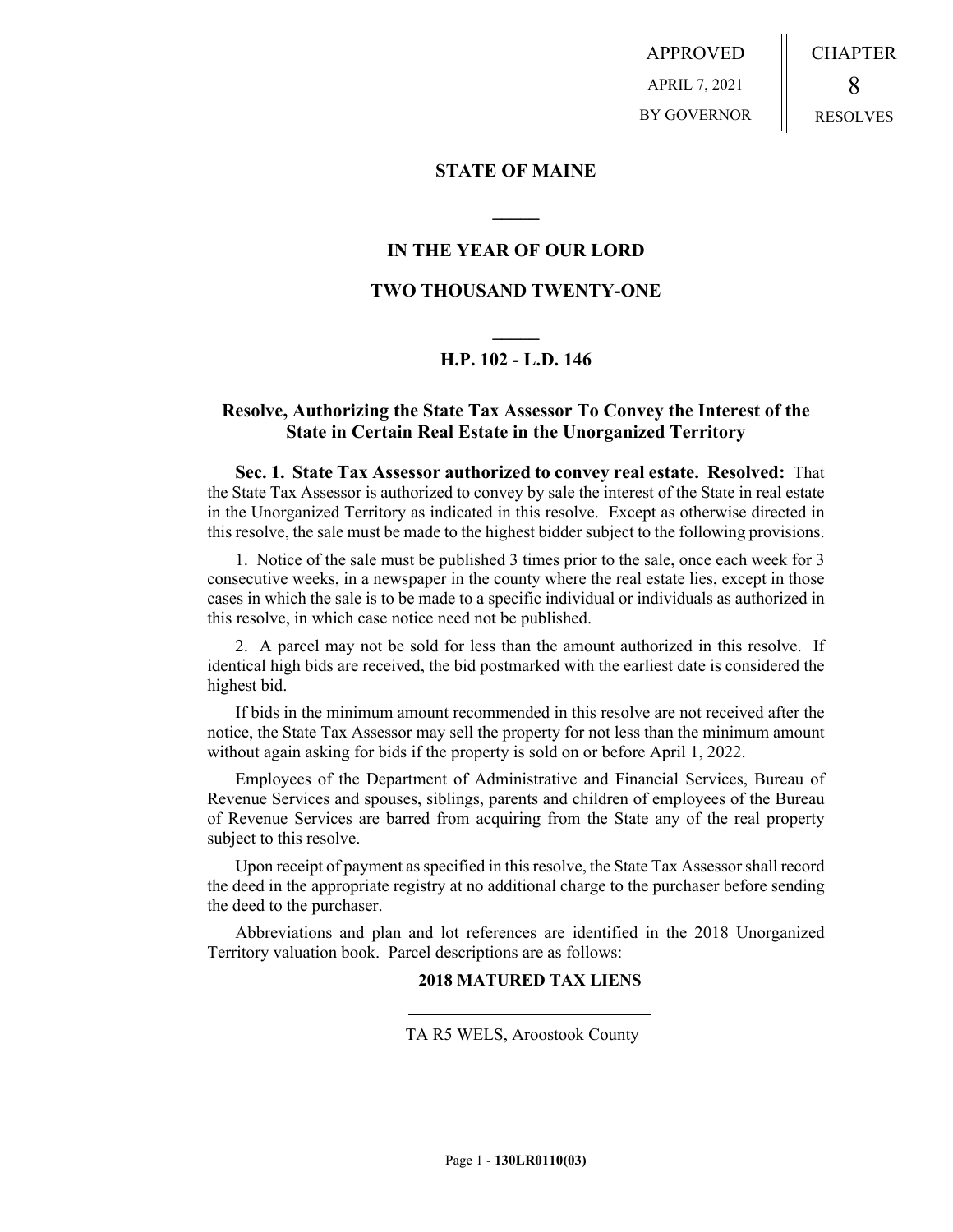## McGovern, Edith 0.80 acre

|                              | TAX LIABILITY |            |
|------------------------------|---------------|------------|
| 2016                         |               | \$223.71   |
| 2017                         |               | \$221.61   |
| 2018                         |               | \$247.60   |
| 2019                         |               | \$262.00   |
| 2020                         |               | \$441.19   |
| 2021 (estimated)             |               | \$441.19   |
| <b>Estimated Total Taxes</b> |               | \$1,837.30 |
| Interest                     |               | \$31.25    |
| Costs                        |               | \$38.00    |
| Deed                         |               | \$19.00    |
| Total                        |               | \$1,925.55 |

Recommendation: Sell to the immediate former owner or the immediate former owner's heirs or devisees for \$1,925.55. If payment is not received within 60 days after the effective date of this resolve, sell to the highest bidder for not less than \$1,950.00.

### Cross Lake TWP, Aroostook County

Map AR031, Plan 01, Lot 108 038990138-2

 $\overline{a}$ 

Bouchard, Dwayne M. Jr. building on leased land

|                              | TAX LIABILITY |          |
|------------------------------|---------------|----------|
| 2018                         |               | \$90.17  |
| 2019                         |               | \$95.41  |
| 2020                         |               | \$142.14 |
| 2021 (estimated)             |               | \$142.14 |
| <b>Estimated Total Taxes</b> |               | \$469.86 |
| Interest                     |               | \$10.98  |
| Costs                        |               | \$38.00  |
| Deed                         |               | \$19.00  |
| Total                        |               | \$537.84 |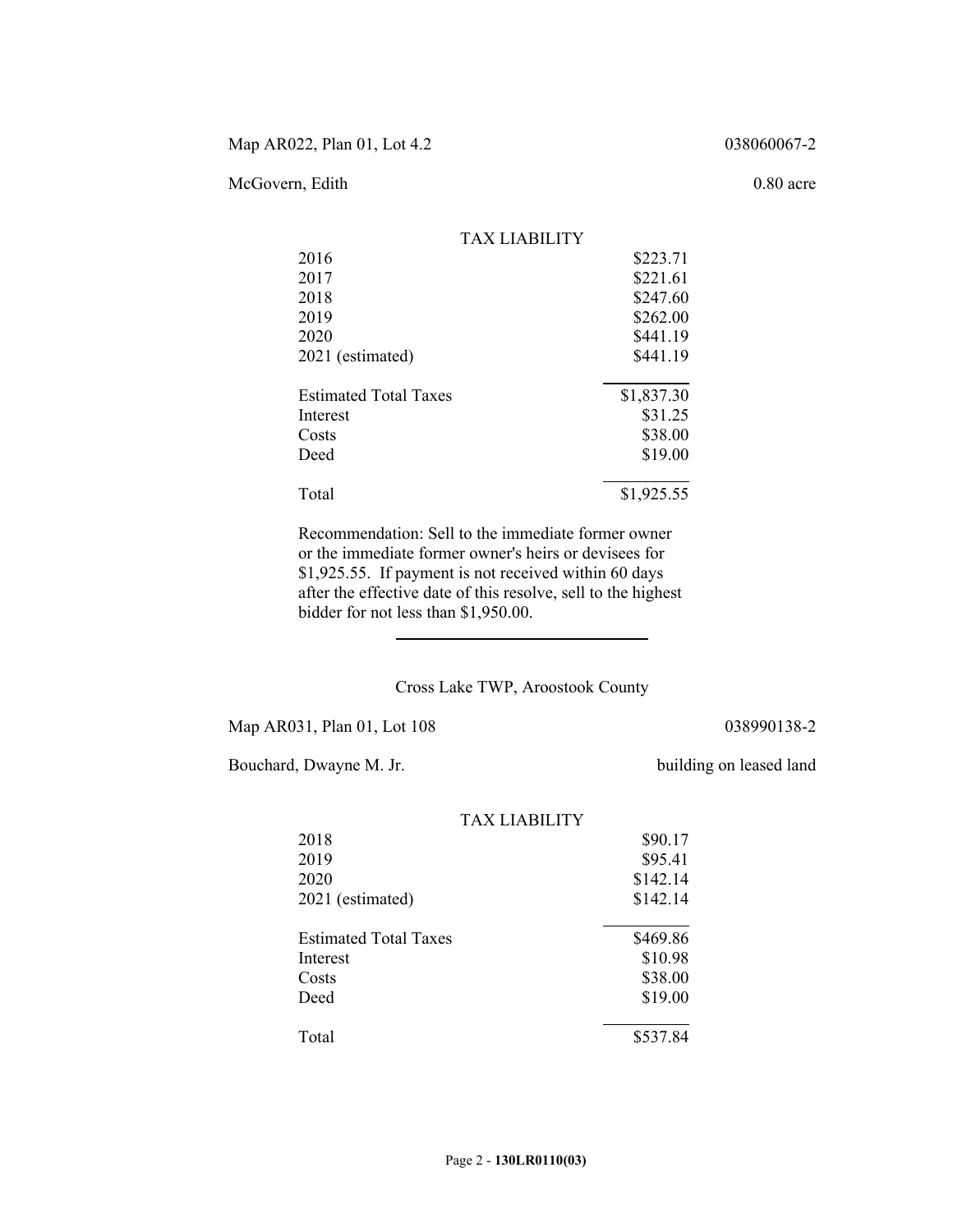Recommendation: Sell to the immediate former owner or the immediate former owner's heirs or devisees for \$537.84. If payment is not received within 60 days after the effective date of this resolve, sell to the highest bidder for not less than \$550.00.

#### Connor TWP, Aroostook County

Map AR105, Plan 03, Lot 118.5 038020465-1

Ouellette, Scott G. 3.40 acres

|                              | <b>TAX LIABILITY</b> |          |
|------------------------------|----------------------|----------|
| 2018                         |                      | \$53.02  |
| 2019                         |                      | \$56.10  |
| 2020                         |                      | \$70.38  |
| 2021 (estimated)             |                      | \$70.38  |
| <b>Estimated Total Taxes</b> |                      | \$249.88 |
| Interest                     |                      | \$6.45   |
| Costs                        |                      | \$38.00  |
| Deed                         |                      | \$19.00  |
| Total                        |                      | \$313.33 |

Recommendation: Sell to the immediate former owner or the immediate former owner's heirs or devisees for \$313.33. If payment is not received within 60 days after the effective date of this resolve, sell to the highest bidder for not less than \$325.00.

Benedicta TWP, Aroostook County

Map AR107, Plan 03, Lot 20 030500007-4

Burpee, Marilyn J. 12.20 acres with building

| 2018 | \$381.63 |
|------|----------|
| 2019 | \$614.48 |
| 2020 | \$675.99 |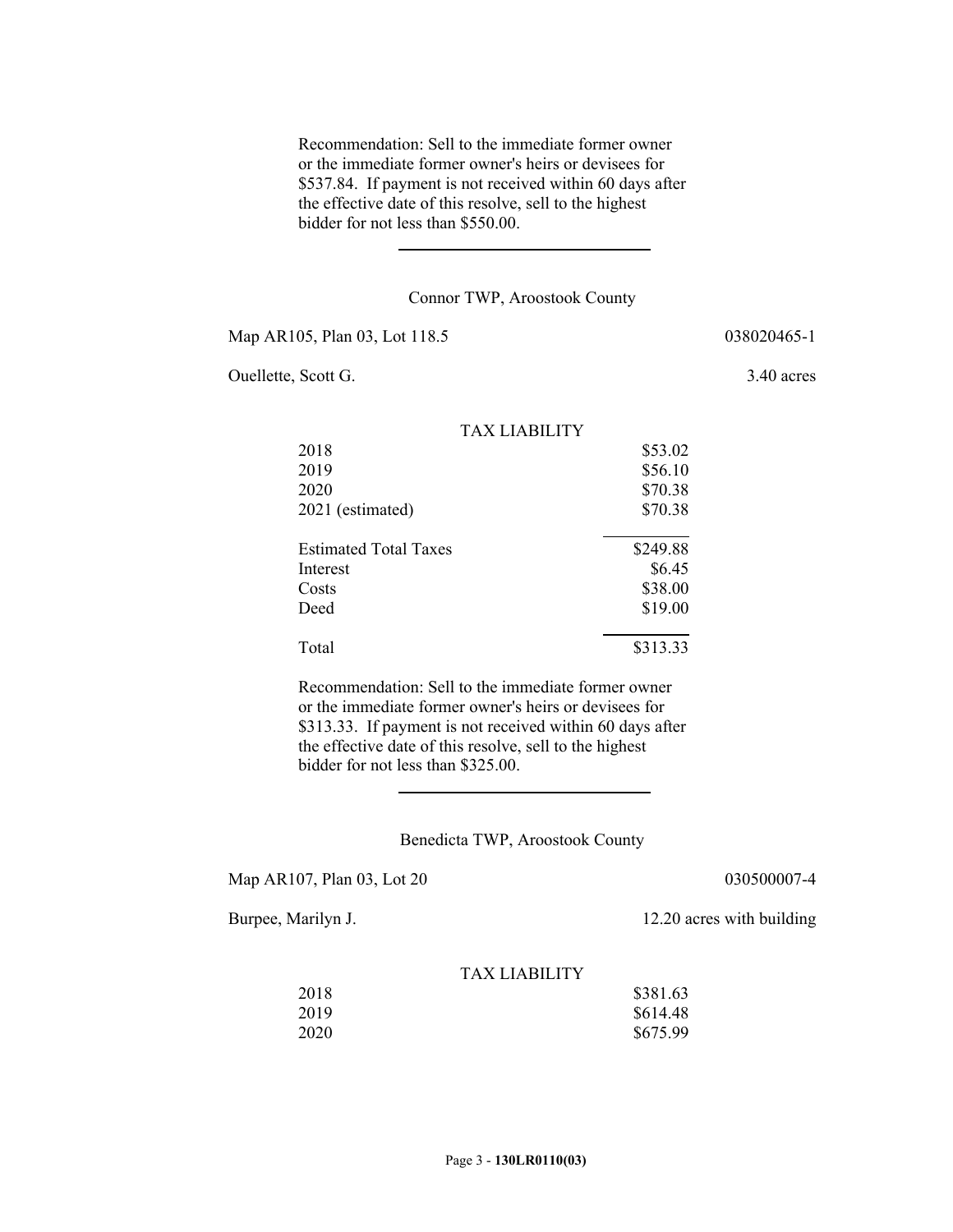| 2021 (estimated)             | \$675.99   |
|------------------------------|------------|
| <b>Estimated Total Taxes</b> | \$2,348.09 |
| Interest                     | \$58.75    |
| Costs                        | \$38.00    |
| Deed                         | \$19.00    |
| Total                        | \$2,463.84 |

Recommendation: Sell to the immediate former owner or the immediate former owner's heirs or devisees for \$2,463.84. If payment is not received within 60 days after the effective date of this resolve, sell to the highest bidder for not less than \$2,475.00.

### E TWP, Aroostook County

Map AR108, Plan 03, Lot 13.1 031600078-2

Durost, Charles E., Avis R. and Troy 10.00 acres with building

 $\overline{\phantom{a}}$ 

| 2018                         | \$41.00  |
|------------------------------|----------|
| 2019                         | \$138.16 |
| 2020                         | \$191.48 |
| 2021 (estimated)             | \$191.48 |
| <b>Estimated Total Taxes</b> | \$562.12 |
| Interest                     | \$17.56  |
| Costs                        | \$38.00  |
| Deed                         | \$19.00  |
| Total                        | \$636.68 |

Recommendation: Sell to the immediate former owner or the immediate former owner's heirs or devisees for \$636.68. If payment is not received within 60 days after the effective date of this resolve, sell to the highest bidder for not less than \$650.00.

Bancroft TWP, Aroostook County

Map AR110, Plan 01, Lot 29.5 030400073-1

 $\overline{a}$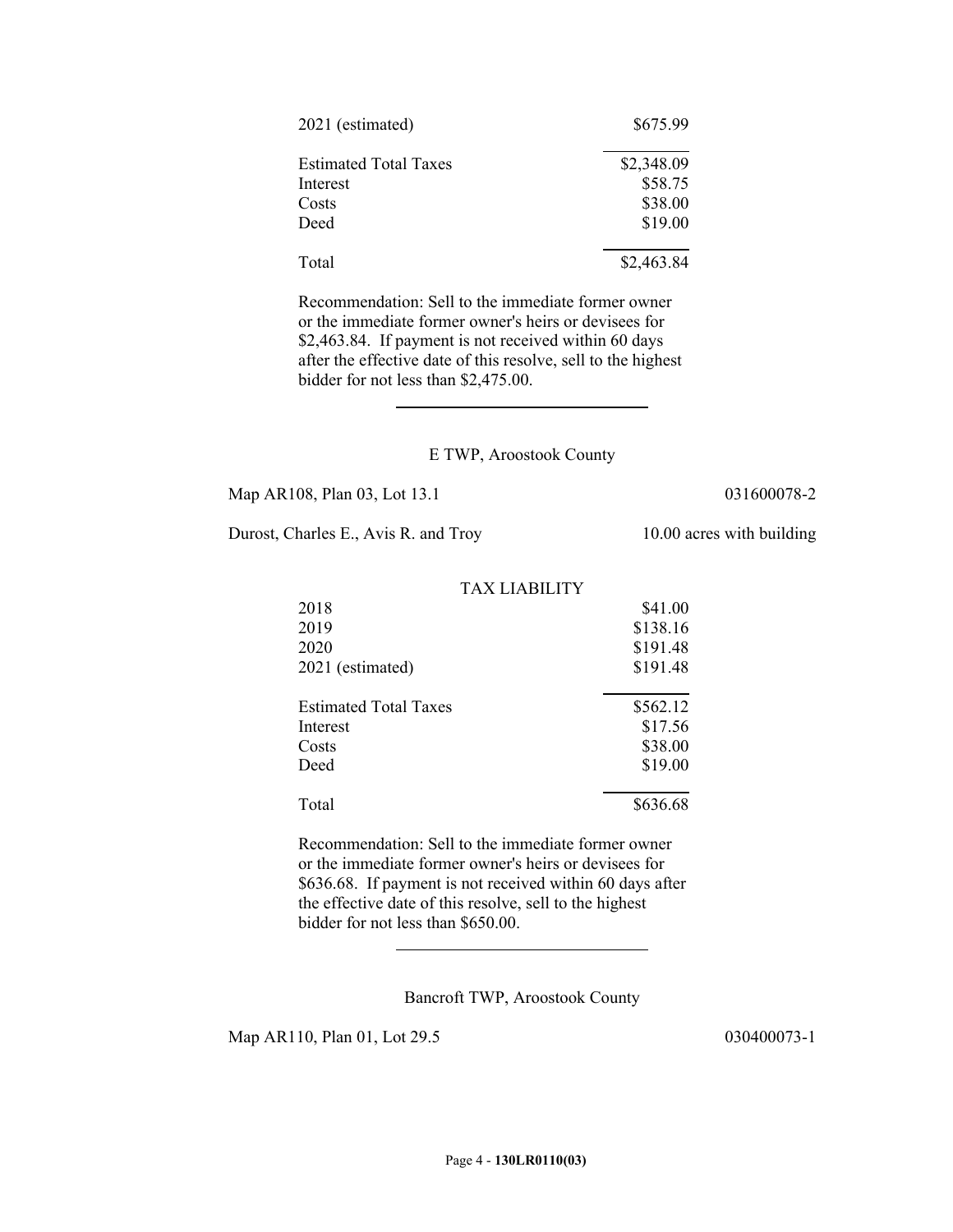|                              | TAX LIABILITY |            |
|------------------------------|---------------|------------|
| 2018                         |               | \$294.41   |
| 2019                         |               | \$311.53   |
| 2020                         |               | \$419.11   |
| 2021 (estimated)             |               | \$419.11   |
| <b>Estimated Total Taxes</b> |               | \$1,444.16 |
| Interest                     |               | \$35.85    |
| Costs                        |               | \$38.00    |
| Deed                         |               | \$19.00    |
| Total                        |               | \$1,537.01 |

Recommendation: Sell to the immediate former owner or the immediate former owner's heirs or devisees for \$1,537.01. If payment is not received within 60 days after the effective date of this resolve, sell to the highest bidder for not less than \$1,550.00.

## Bancroft TWP, Aroostook County

Map AR110, Plan 01, Lot 6 030400192-1

 $\overline{\phantom{a}}$ 

Worster, Ramona A. 0.50 acre with building

|                              | TAX LIARILITY |            |
|------------------------------|---------------|------------|
| 2018                         |               | \$187.95   |
| 2019                         |               | \$198.88   |
| 2020                         |               | \$294.08   |
| 2021 (estimated)             |               | \$294.08   |
|                              |               |            |
| <b>Estimated Total Taxes</b> |               | \$974.99   |
| Interest                     |               | \$22.89    |
| Costs                        |               | \$38.00    |
| Deed                         |               | \$19.00    |
|                              |               |            |
| Total                        |               | \$1,054.88 |

# TAY LIADILITY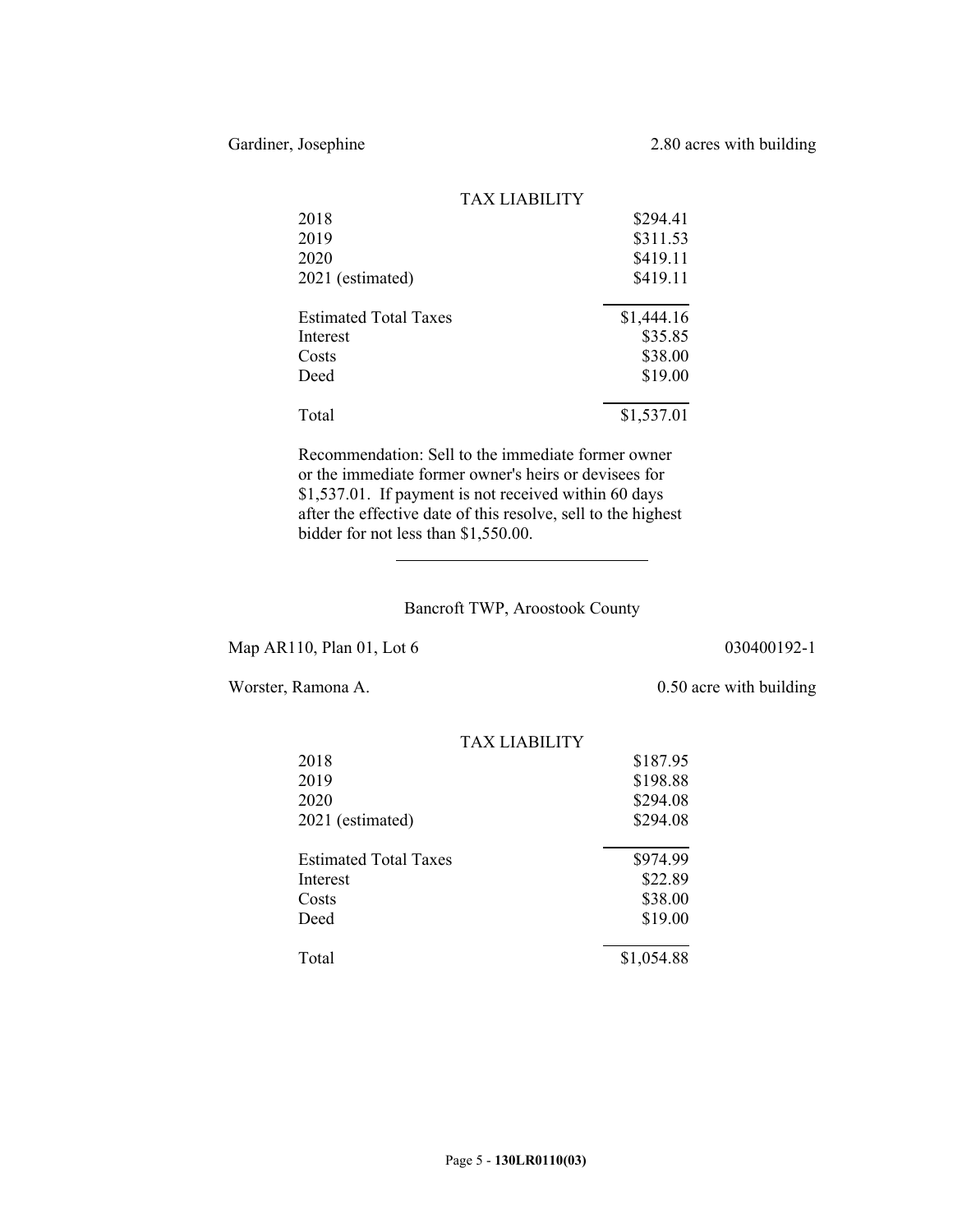Recommendation: Sell to the immediate former owner or the immediate former owner's heirs or devisees for \$1,054.88. If payment is not received within 60 days after the effective date of this resolve, sell to the highest bidder for not less than \$1,075.00.

#### Bancroft TWP, Aroostook County

Map AR110, Plan 03, Lot 7.1 030400085-1

 $\overline{a}$ 

Hanington Timberlands 12.50 acres with building

|                              | TAX LIABILITY |          |
|------------------------------|---------------|----------|
| 2017                         |               | \$141.53 |
| 2018                         |               | \$158.13 |
| 2019                         |               | \$167.33 |
| 2020                         |               | \$203.62 |
| 2021 (estimated)             |               | \$203.62 |
| <b>Estimated Total Taxes</b> |               | \$874.23 |
| Interest                     |               | \$44.02  |
| Costs                        |               | \$57.00  |
| Deed                         |               | \$19.00  |
| Total                        |               | \$994.25 |

Recommendation: Sell to the immediate former owner or the immediate former owner's heirs or devisees for \$994.25. If payment is not received within 60 days after the effective date of this resolve, sell to the highest bidder for not less than \$1,000.00.

#### T4 R3 BKP WKR, Franklin County

| Map FR004, Plan 02, Lot 100 |  |
|-----------------------------|--|
|-----------------------------|--|

 $\overline{a}$ 

078280048-2

Cullen, Brian S. and Patrick M. 0.23 acre

| 2018 | \$116.84 |
|------|----------|
| 2019 | \$121.55 |
| 2020 | \$179.76 |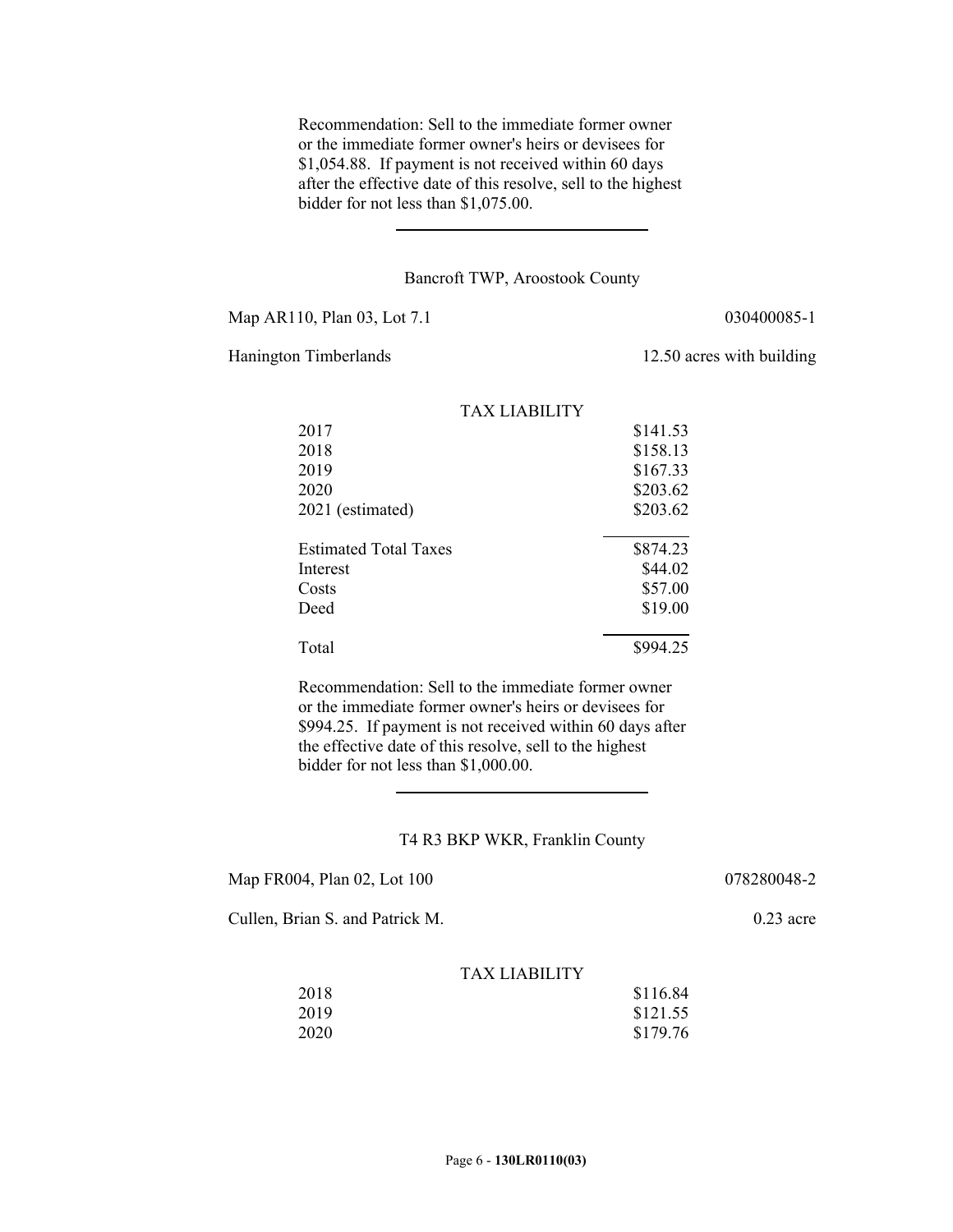| 2021 (estimated)             | \$179.76 |
|------------------------------|----------|
| <b>Estimated Total Taxes</b> | \$597.91 |
| Interest                     | \$14.17  |
| Costs                        | \$38.00  |
| Deed                         | \$19.00  |
| Total                        | \$669.08 |

Recommendation: Sell to the immediate former owner or the immediate former owner's heirs or devisees for \$669.08. If payment is not received within 60 days after the effective date of this resolve, sell to the highest bidder for not less than \$675.00.

### T4 R3 BKP WKR, Franklin County

TAX LIABILITY

Map FR004, Plan 02, Lot 88 078280030-1

 $\overline{\phantom{a}}$ 

Cail, Robert G. et al. 0.21 acre

| 2018                         | \$105.12 |
|------------------------------|----------|
| 2019                         | \$109.36 |
| 2020                         | \$161.78 |
| 2021 (estimated)             | \$161.78 |
| <b>Estimated Total Taxes</b> | \$538.04 |
| Interest                     | \$12.74  |
| Costs                        | \$38.00  |
| Deed                         | \$19.00  |
| Total                        | \$607.78 |

Recommendation: Sell to the immediate former owner or the immediate former owner's heirs or devisees for \$607.78. If payment is not received within 60 days after the effective date of this resolve, sell to the highest bidder for not less than \$625.00.

T2 R3 WBKP, Franklin County

Map FR006, Plan 01, Lot 9 078130063-3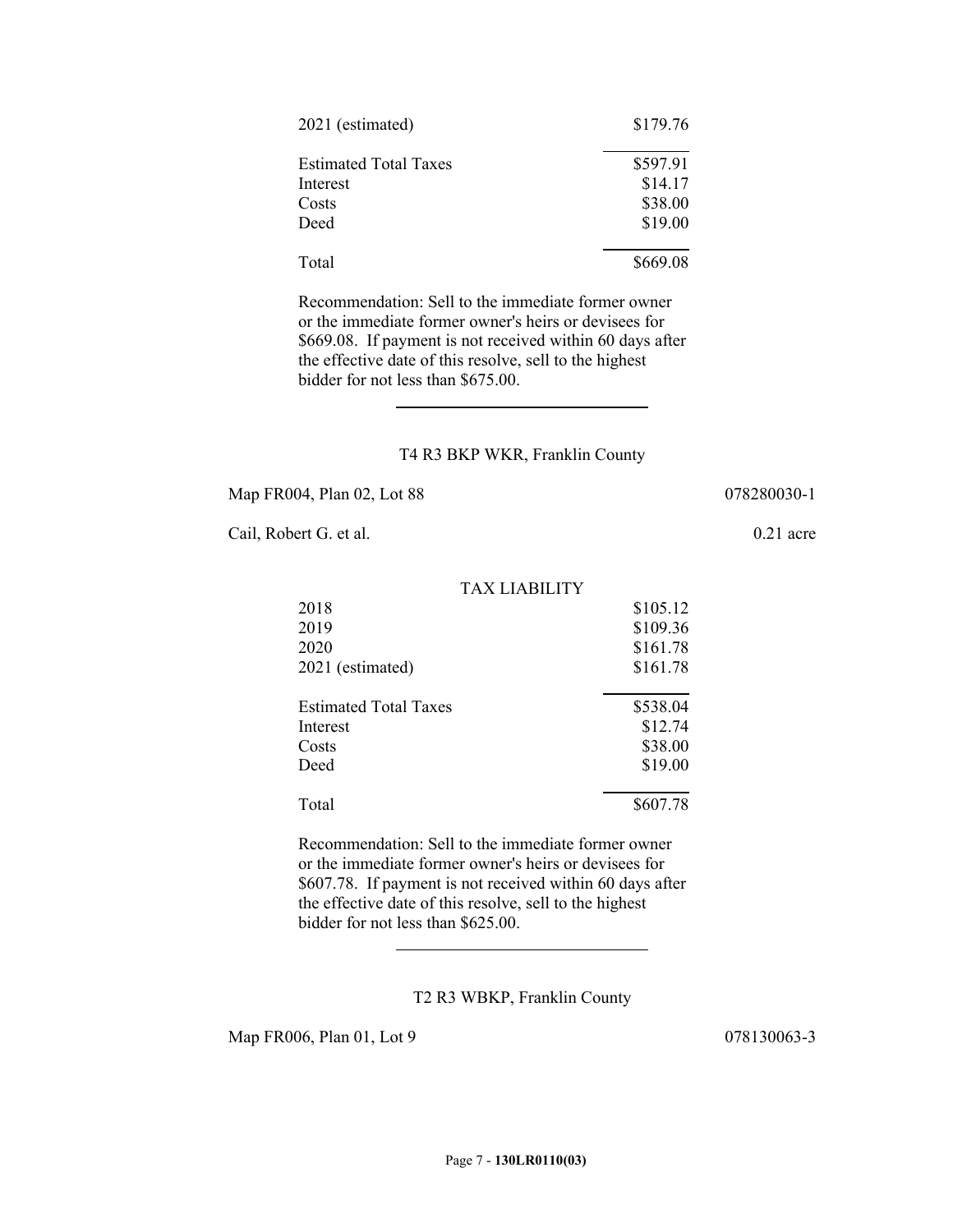|                              | <b>TAX LIABILITY</b> |            |
|------------------------------|----------------------|------------|
| 2018                         |                      | \$1,502.32 |
| 2019                         |                      | \$1,579.21 |
| 2020                         |                      | \$1,916.16 |
| 2021 (estimated)             |                      | \$1,916.16 |
| <b>Estimated Total Taxes</b> |                      | \$6,913.85 |
| Interest                     |                      | \$182.59   |
| Costs                        |                      | \$38.00    |
| Deed                         |                      | \$19.00    |
| Total                        |                      | \$7,153.44 |
|                              |                      |            |

Recommendation: Sell to the immediate former owner or the immediate former owner's heirs or devisees for \$7,153.44. If payment is not received within 60 days after the effective date of this resolve, sell to the highest bidder for not less than \$7,175.00.

# Argyle TWP, Penobscot County

Map PE035, Plan 01, Lot 24 198010135-1

 $\overline{\phantom{a}}$ 

Knorr, Carl L. et al. 15.82 acres

|                              | <b>TAX LIABILITY</b> |          |
|------------------------------|----------------------|----------|
| 2018                         |                      | \$102.11 |
| 2019                         |                      | \$102.93 |
| 2020                         |                      | \$154.24 |
| 2021 (estimated)             |                      | \$154.24 |
|                              |                      |          |
| <b>Estimated Total Taxes</b> |                      | \$513.52 |
| Interest                     |                      | \$12.28  |
| Costs                        |                      | \$38.00  |
| Deed                         |                      | \$19.00  |
|                              |                      |          |
| Total                        |                      | \$582.80 |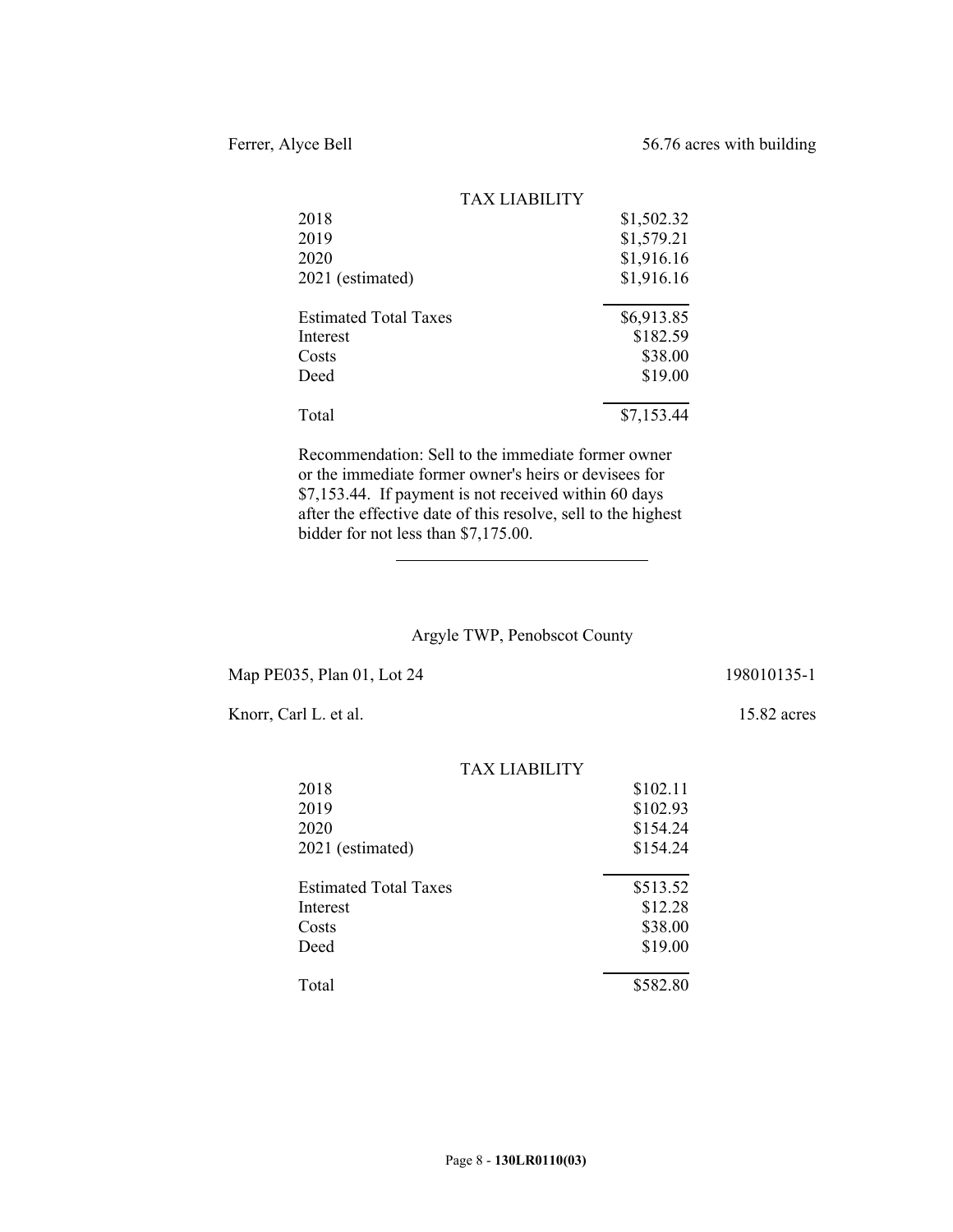Recommendation: Sell to the immediate former owner or the immediate former owner's heirs or devisees for \$582.80. If payment is not received within 60 days after the effective date of this resolve, sell to the highest bidder for not less than \$600.00.

#### Argyle TWP, Penobscot County

Map PE035, Plan 02, Lot 12 198010224-1

 $\overline{a}$ 

White, Laura 16.00 acres

|                              | TAX LIABILITY |          |
|------------------------------|---------------|----------|
| 2018                         |               | \$120.16 |
| 2019                         |               | \$121.13 |
| 2020                         |               | \$155.13 |
| 2021 (estimated)             |               | \$155.13 |
| <b>Estimated Total Taxes</b> |               | \$551.55 |
| Interest                     |               | \$14.44  |
| Costs                        |               | \$38.00  |
| Deed                         |               | \$19.00  |
| Total                        |               | \$622.99 |

Recommendation: Sell to the immediate former owner or the immediate former owner's heirs or devisees for \$622.99. If payment is not received within 60 days after the effective date of this resolve, sell to the highest bidder for not less than \$625.00.

## Prentiss TWP, Penobscot County

Map PE038, Plan 02, Lot 32.7 195400001-4

 $\overline{\phantom{a}}$ 

Martin, August J. 49.00 acres

| 2018             | \$212.07 |
|------------------|----------|
| 2019             | \$213.77 |
| 2020             | \$279.50 |
| 2021 (estimated) | \$279.50 |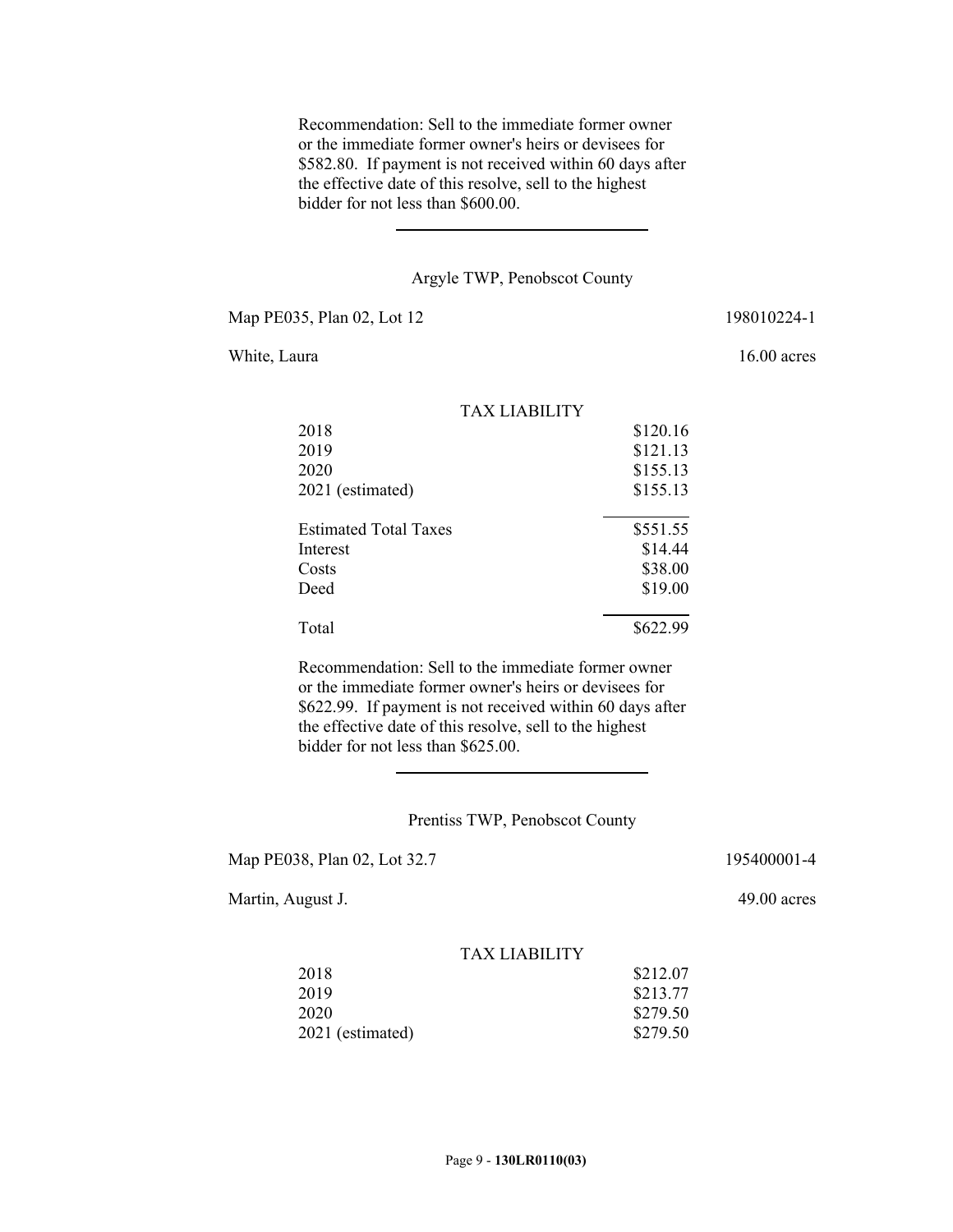| \$984.84   |
|------------|
| \$25.50    |
| \$38.00    |
| \$19.00    |
| \$1,067.34 |
|            |

Recommendation: Sell to the immediate former owner or the immediate former owner's heirs or devisees for \$1,067.34. If payment is not received within 60 days after the effective date of this resolve, sell to the highest bidder for not less than \$1,075.00.

### Greenfield TWP, Penobscot County

Map PE039, Plan 07, Lot 20 192700234-2

 $\overline{a}$ 

Moon, Scott 1.00 acre with building

| \$276.51   |
|------------|
| \$272.49   |
| \$318.62   |
| \$318.62   |
| \$1,186.24 |
| \$33.06    |
| \$38.00    |
| \$19.00    |
| \$1,276.30 |
|            |

Recommendation: Sell to the immediate former owner or the immediate former owner's heirs or devisees for \$1,276.30. If payment is not received within 60 days after the effective date of this resolve, sell to the highest bidder for not less than \$1,300.00.

Orneville TWP, Piscataquis County

Map PI082, Plan 01, Lot 15.3 218210227-2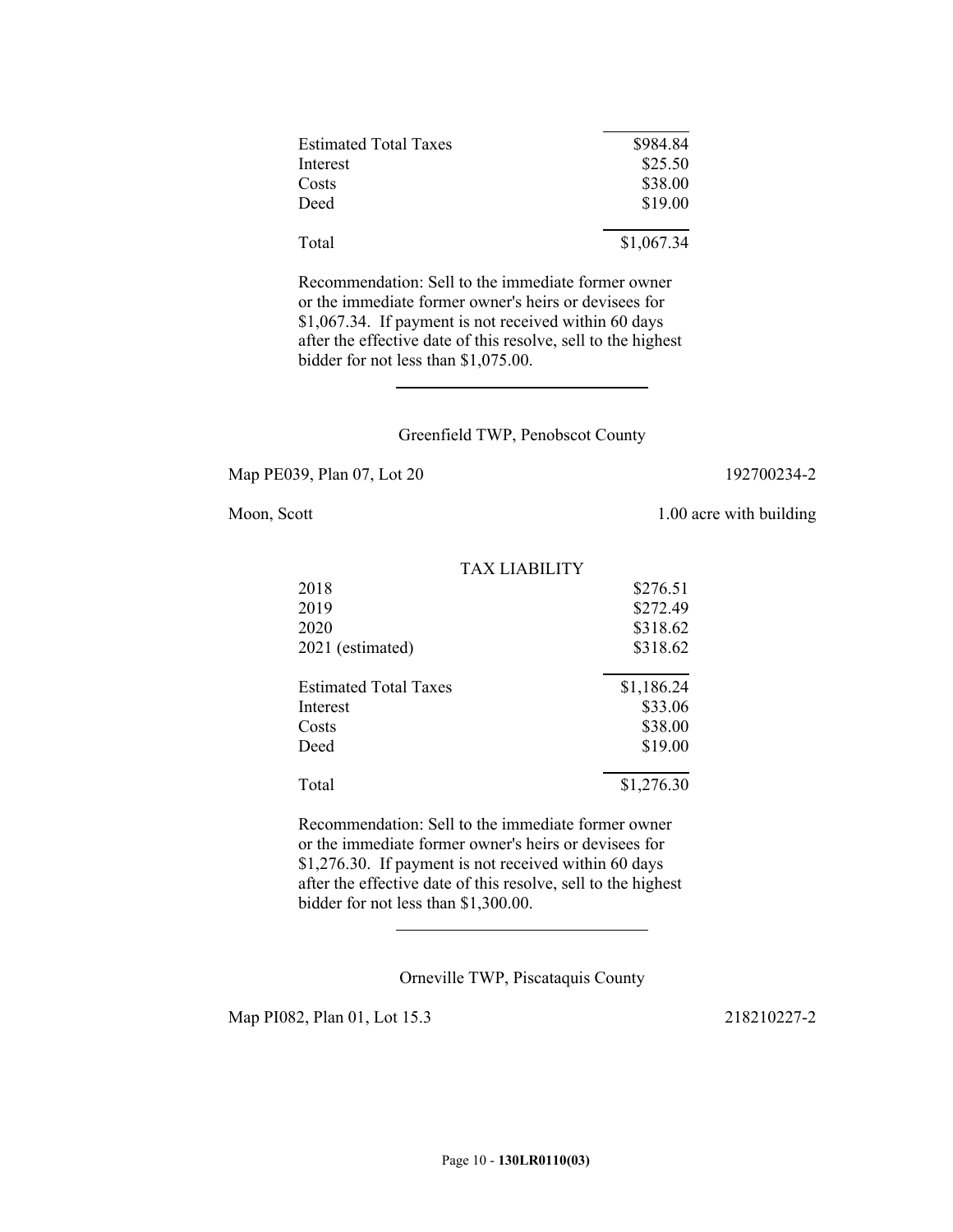|                              | TAX LIABILITY |            |
|------------------------------|---------------|------------|
| 2017                         |               | \$219.38   |
| 2018                         |               | \$230.67   |
| 2019                         |               | \$237.96   |
| 2020                         |               | \$201.09   |
| 2021 (estimated)             |               | \$201.09   |
| <b>Estimated Total Taxes</b> |               | \$1,090.19 |
| Interest                     |               | \$66.29    |
| Costs                        |               | \$57.00    |
| Deed                         |               | \$19.00    |
| Total                        |               | \$1,232.48 |

Recommendation: Sell to the immediate former owner or the immediate former owner's heirs or devisees for \$1,232.48. If payment is not received within 60 days after the effective date of this resolve, sell to the highest bidder for not less than \$1,250.00.

# Elliottsville TWP, Piscataquis County

Map PI084, Plan 02, Lot 22 210800102-4

0.90 acre with building

Dawes, William R.; Dawes, Sherry L.; and Blake, Dale

 $\overline{\phantom{a}}$ 

|                              | <b>TAX LIABILITY</b> |          |
|------------------------------|----------------------|----------|
| 2018                         |                      | \$59.25  |
| 2019                         |                      | \$65.23  |
| 2020                         |                      | \$80.89  |
| 2021 (estimated)             |                      | \$80.89  |
| <b>Estimated Total Taxes</b> |                      | \$286.26 |
| Interest                     |                      | \$7.29   |
| Costs                        |                      | \$38.00  |
| Deed                         |                      | \$19.00  |
| Total                        |                      | \$350.55 |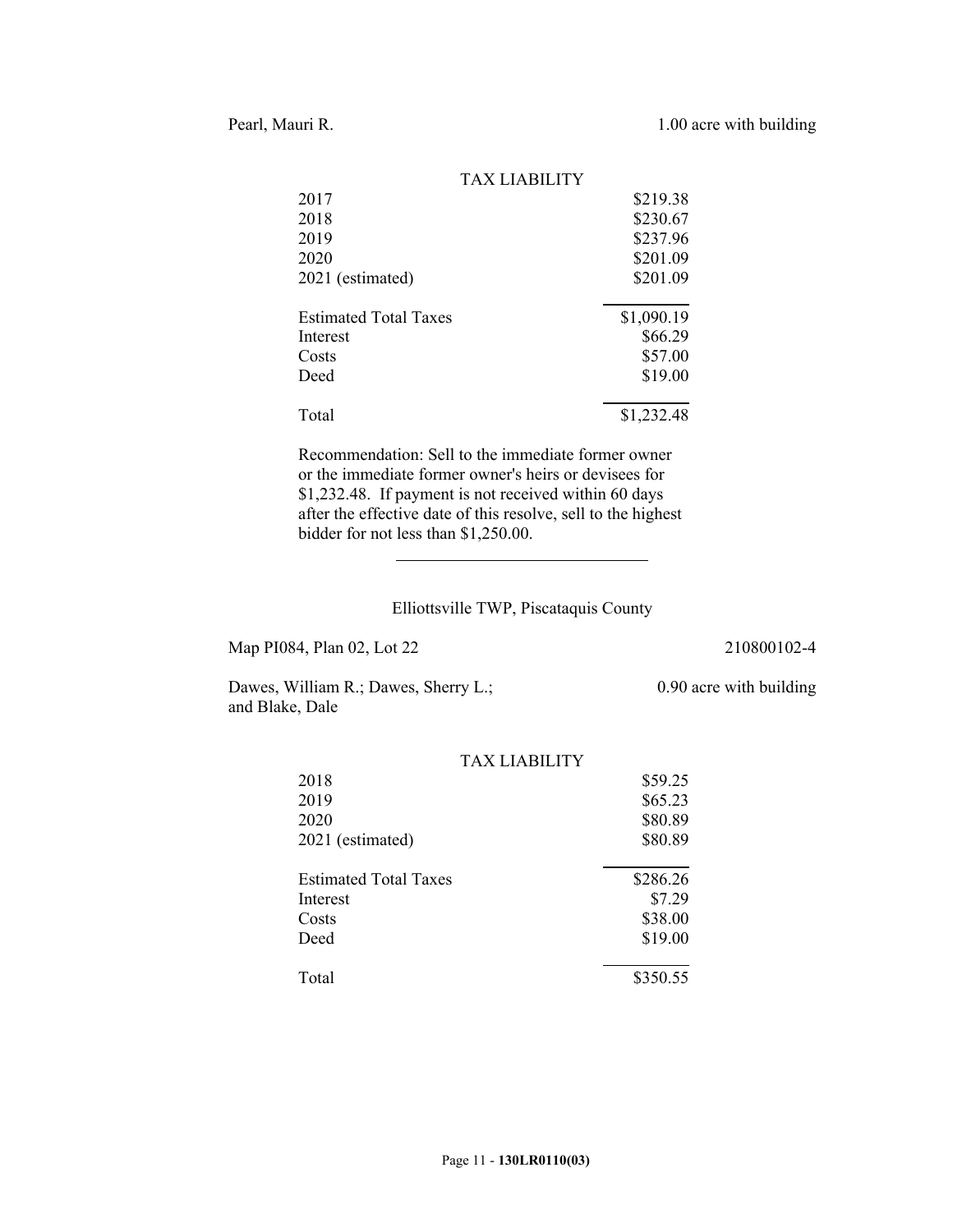Recommendation: Sell to the immediate former owner or the immediate former owner's heirs or devisees for \$350.55. If payment is not received within 60 days after the effective date of this resolve, sell to the highest bidder for not less than \$375.00.

### Elliottsville TWP, Piscataquis County

Map PI084, Plan 03, Lot 34 210800168-1

 $\overline{a}$ 

Michel-Veon, Susan 0.98 acre

|                              | TAX LIARILITY |            |
|------------------------------|---------------|------------|
| 2018                         |               | \$594.81   |
| 2019                         |               | \$654.84   |
| 2020                         |               | \$536.70   |
| 2021 (estimated)             |               | \$536.70   |
| <b>Estimated Total Taxes</b> |               | \$2,323.05 |
| Interest                     |               | \$73.18    |
| Costs                        |               | \$38.00    |
| Deed                         |               | \$19.00    |
| Total                        |               | \$2,453.23 |

Recommendation: Sell to the immediate former owner or the immediate former owner's heirs or devisees for \$2,453.23. If payment is not received within 60 days after the effective date of this resolve, sell to the highest bidder for not less than \$2,475.00.

## Elliottsville TWP, Piscataquis County

Map PI084, Plan 03, Lot 40 210800171-1

 $\overline{\phantom{a}}$ 

Veon, Robert L. and Susan J. 2.20 acres with building

| 2018             | \$1,821.85 |
|------------------|------------|
| 2019             | \$2,005.70 |
| 2020             | \$1,936.62 |
| 2021 (estimated) | \$1,936.62 |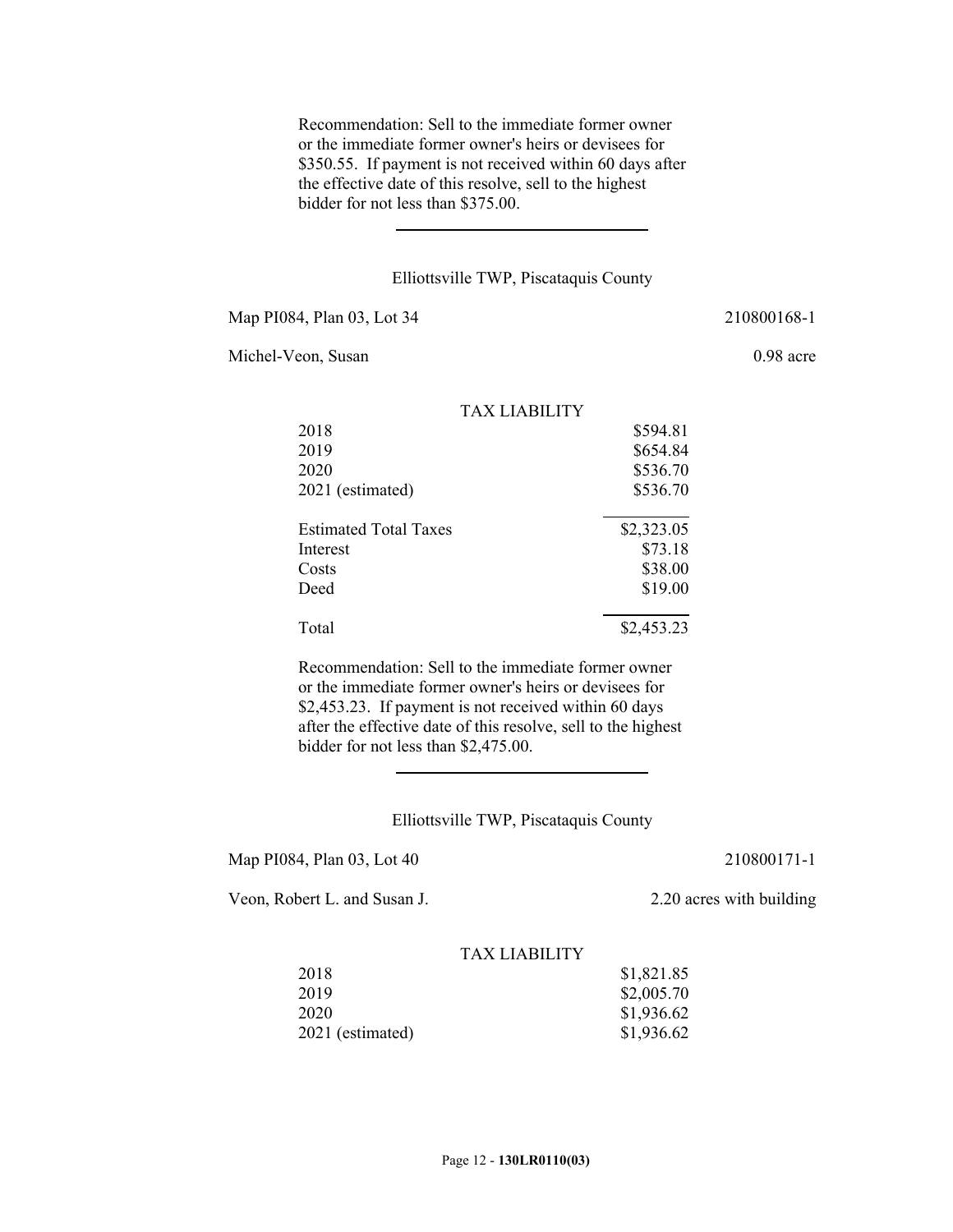| <b>Estimated Total Taxes</b> | \$7,700.79 |
|------------------------------|------------|
| Interest                     | \$224.14   |
| Costs                        | \$38.00    |
| Deed                         | \$19.00    |
| Total                        | \$7,981.93 |

Recommendation: Sell to the immediate former owner or the immediate former owner's heirs or devisees for \$7,981.93. If payment is not received within 60 days after the effective date of this resolve, sell to the highest bidder for not less than \$8,000.00.

### T2 R1 BKP WKR, Somerset County

TAX LIABILITY

Map SO001, Plan 01, Lot 43.2 258310141-1

 $\overline{a}$ 

# Hewett, Esther B. 2.25 acres with building

| 2017                         | \$182.09 |
|------------------------------|----------|
| 2018                         | \$190.23 |
| 2019                         | \$197.69 |
| 2020                         | \$144.54 |
| 2021 (estimated)             | \$144.54 |
| <b>Estimated Total Taxes</b> | \$859.09 |
| Interest                     | \$6.37   |
| Costs                        | \$38.00  |
| Deed                         | \$19.00  |
| Total                        | \$922.46 |

Recommendation: Sell to the immediate former owner or the immediate former owner's heirs or devisees for \$922.46. If payment is not received within 60 days after the effective date of this resolve, sell to the highest bidder for not less than \$925.00.

T2 R1 BKP WKR, Somerset County

Map SO001, Plan 01, Lots 27 and 28 258310144-1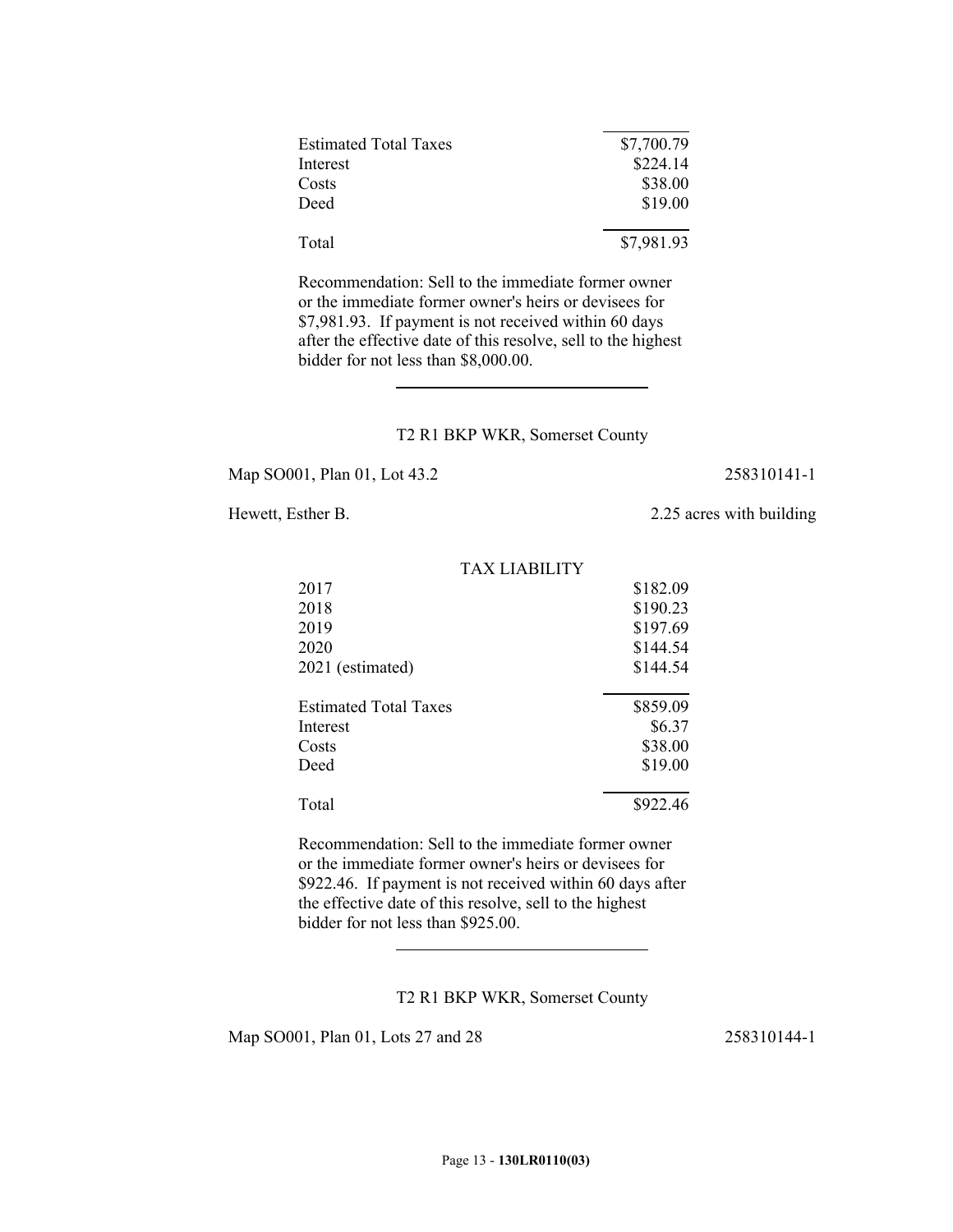| TAX LIABILITY                |          |
|------------------------------|----------|
| 2018                         | \$89.51  |
| 2019                         | \$99.42  |
| 2020                         | \$77.55  |
| 2021 (estimated)             | \$77.55  |
| <b>Estimated Total Taxes</b> | \$344.03 |
| Interest                     | \$11.04  |
| Costs                        | \$38.00  |
| Deed                         | \$19.00  |
| Total                        | \$412.07 |

Recommendation: Sell to the immediate former owner or the immediate former owner's heirs or devisees for \$412.07. If payment is not received within 60 days after the effective date of this resolve, sell to the highest bidder for not less than \$425.00.

### T3 R6 BKP WKR, Somerset County

Map SO015, Plan 07, Lot 66 258580174-2

Dawes, Bobbie J. and Randall A. 55.00 acres with building

 $\overline{\phantom{a}}$ 

|                              | TAX LIARILITY |            |
|------------------------------|---------------|------------|
| 2017                         |               | \$585.94   |
| 2018                         |               | \$610.41   |
| 2019                         |               | \$629.21   |
| 2020                         |               | \$759.63   |
| 2021 (estimated)             |               | \$759.63   |
| <b>Estimated Total Taxes</b> |               | \$3,344.82 |
| Interest                     |               | \$176.36   |
| Costs                        |               | \$57.00    |
| Deed                         |               | \$19.00    |
| Total                        |               | \$3,597.18 |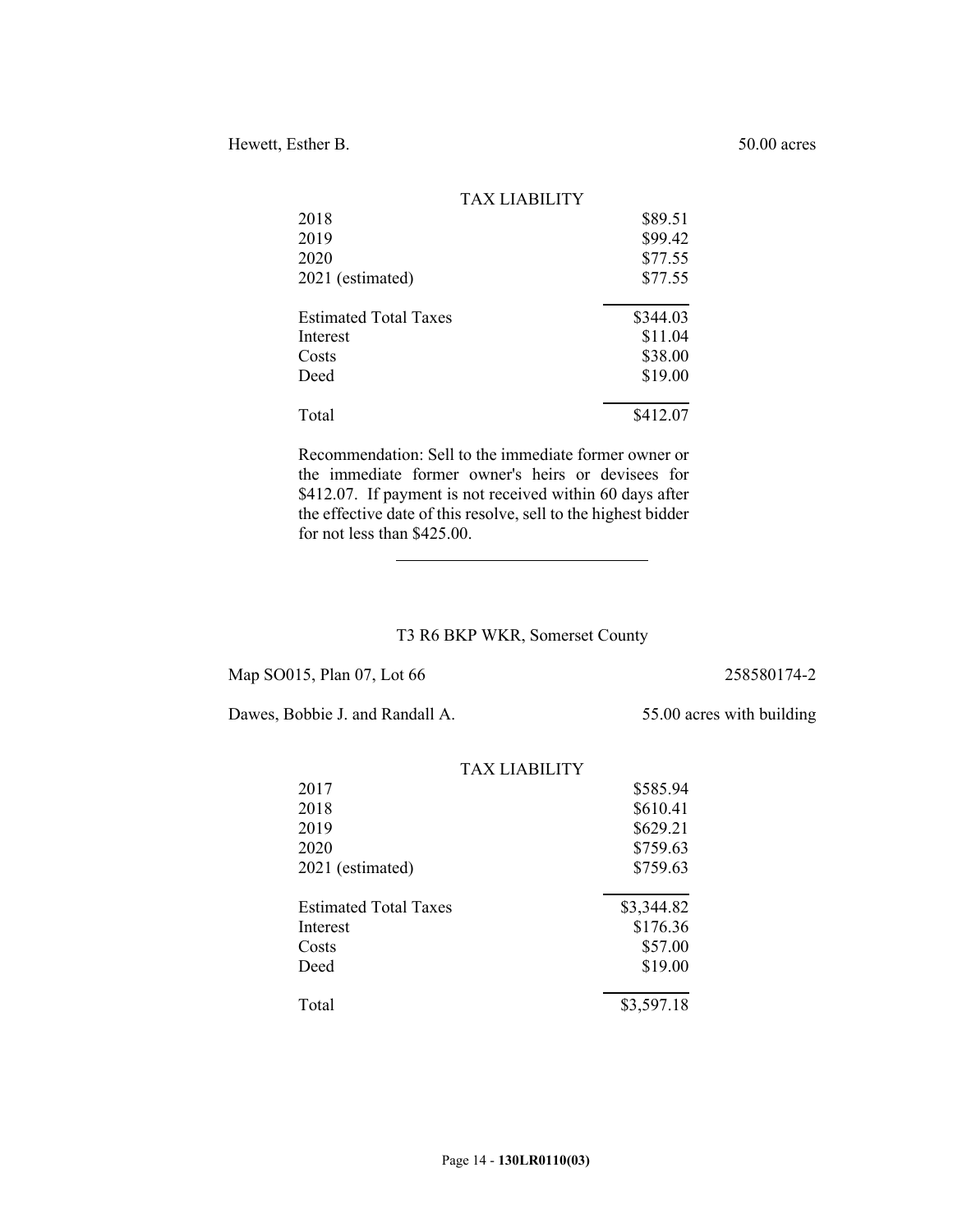Recommendation: Sell to the immediate former owner or the immediate former owner's heirs or devisees for \$3,597.18. If payment is not received within 60 days after the effective date of this resolve, sell to the highest bidder for not less than \$3,600.00.

#### T3 R6 BKP WKR, Somerset County

Map SO015, Plan 09, Lot 158 258582016-2

 $\overline{a}$ 

Stratton, Basil and Raeann 41.20 acres with building

|                              | <b>TAX LIABILITY</b> |             |
|------------------------------|----------------------|-------------|
| 2017                         |                      | \$4,781.00  |
| 2018                         |                      | \$4,724.40  |
| 2019                         |                      | \$493.55    |
| 2020                         |                      | \$506.93    |
| 2021 (estimated)             |                      | \$506.93    |
| <b>Estimated Total Taxes</b> |                      | \$11,012.81 |
| Interest                     |                      | \$845.22    |
| Costs                        |                      | \$76.00     |
| Deed                         |                      | \$19.00     |
| Total                        |                      | \$11,953.03 |

Recommendation: Sell to the immediate former owner or the immediate former owner's heirs or devisees for \$11,953.03. If payment is not received within 60 days after the effective date of this resolve, sell to the highest bidder for not less than \$11,975.00.

### T3 R1 NBKP, Somerset County

Map SO034, Plan 04, Lot 12 258330062-1

 $\overline{a}$ 

Knoll, Henry O. III 0.30 acre with building

| 2018 | \$175.43 |
|------|----------|
| 2019 | \$182.32 |
| 2020 | \$175.86 |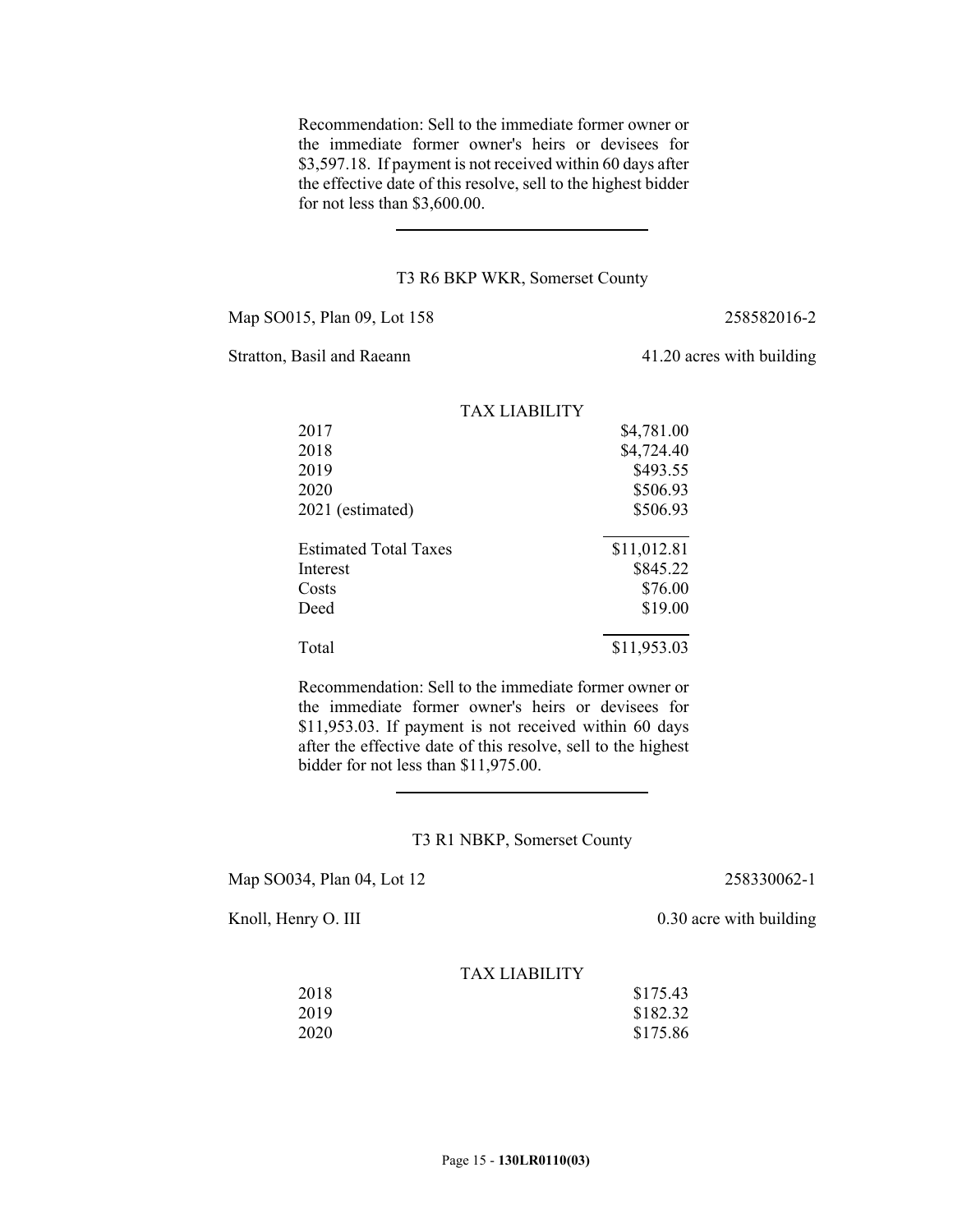| 2021 (estimated)             | \$175.86 |
|------------------------------|----------|
| <b>Estimated Total Taxes</b> | \$709.47 |
| Interest                     | \$21.26  |
| Costs                        | \$38.00  |
| Deed                         | \$19.00  |
| Total                        | \$787.73 |

Recommendation: Sell to the immediate former owner or the immediate former owner's heirs or devisees for \$787.73. If payment is not received within 60 days after the effective date of this resolve, sell to the highest bidder for not less than \$800.00.

### Concord TWP, Somerset County

Map SO081, Plan 05, Lot 23 258180318-2

 $\overline{\phantom{a}}$ 

Etienne, Harriet 43.50 acres

| TAX LIABILITY                |            |
|------------------------------|------------|
| 2018                         | \$355.32   |
| 2019                         | \$369.27   |
| 2020                         | \$309.64   |
| 2021 (estimated)             | \$309.64   |
| <b>Estimated Total Taxes</b> | \$1,343.87 |
| Interest                     | \$43.06    |
| Costs                        | \$38.00    |
| Deed                         | \$19.00    |
|                              |            |

Recommendation: Sell to the immediate former owner or the immediate former owner's heirs or devisees for \$1,443.93. If payment is not received within 60 days after the effective date of this resolve, sell to the highest bidder for not less than \$1,450.00.

Total \$1,443.93

Brookton TWP, Washington County

Map WA028, Plan 01, Lot 6.3 298010136-1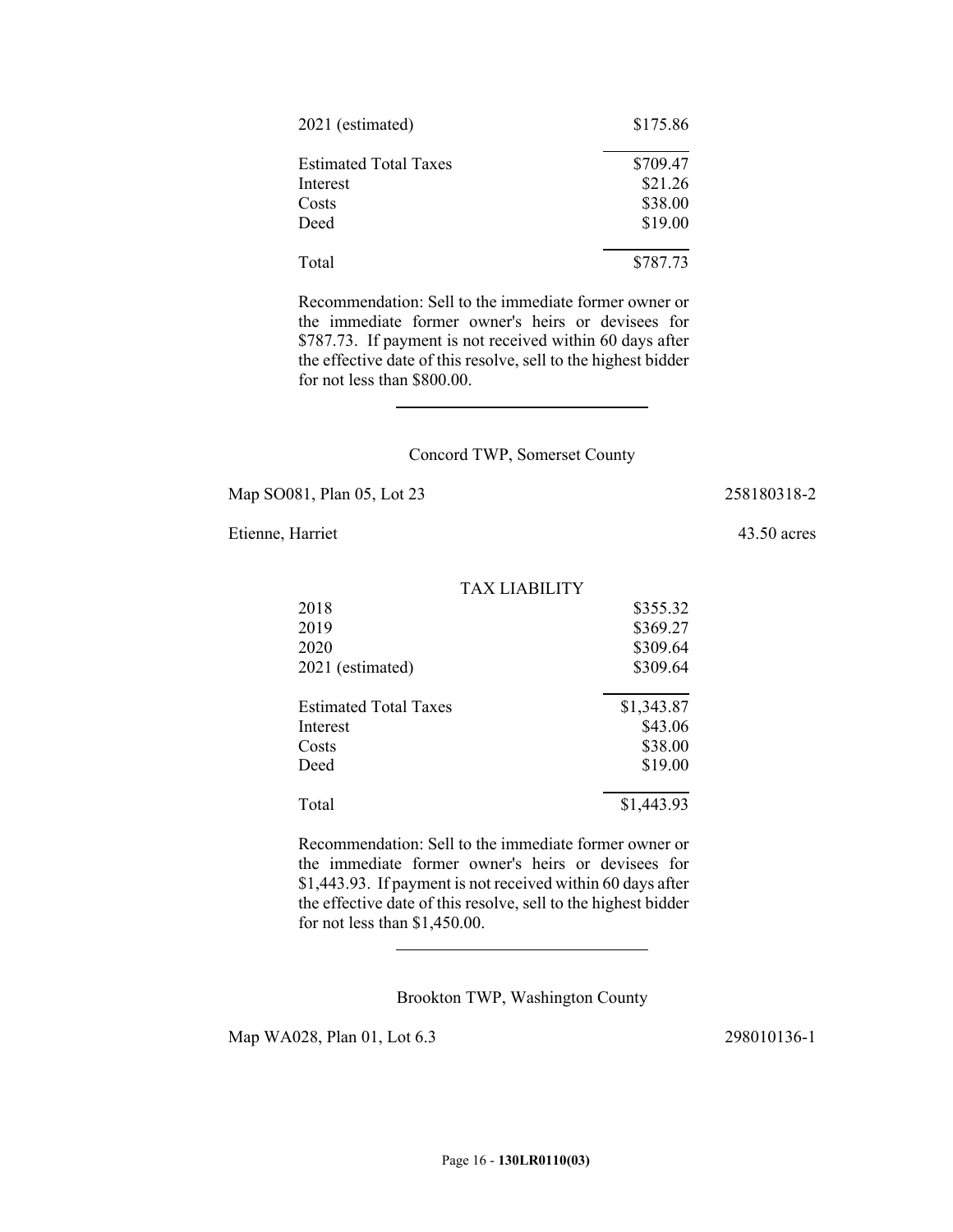|                              | <b>TAX LIABILITY</b> |          |
|------------------------------|----------------------|----------|
| 2018                         |                      | \$129.67 |
| 2019                         |                      | \$134.06 |
| 2020                         |                      | \$87.07  |
| 2021 (estimated)             |                      | \$87.07  |
| <b>Estimated Total Taxes</b> |                      | \$437.87 |
| Interest                     |                      | \$15.69  |
| Costs                        |                      | \$38.00  |
| Deed                         |                      | \$19.00  |
| Total                        |                      | \$510.56 |

Recommendation: Sell to the immediate former owner or the immediate former owner's heirs or devisees for \$510.56. If payment is not received within 60 days after the effective date of this resolve, sell to the highest bidder for not less than \$525.00.

## Trescott TWP, Washington County

Map WA032, Plan 01, Lot 47.10 298112020-4

 $\overline{\phantom{a}}$ 

Prum, Matthew N. and Savan 2.00 acres

|                              | TAX LIABILITY |  |
|------------------------------|---------------|--|
| 2018                         | \$81.54       |  |
| 2019                         | \$84.30       |  |
| 2020                         | \$56.41       |  |
| 2021 (estimated)             | \$56.41       |  |
|                              |               |  |
| <b>Estimated Total Taxes</b> | \$278.66      |  |
| Interest                     | \$9.87        |  |
| Costs                        | \$38.00       |  |
| Deed                         | \$19.00       |  |
| Total                        |               |  |
|                              | \$345.53      |  |